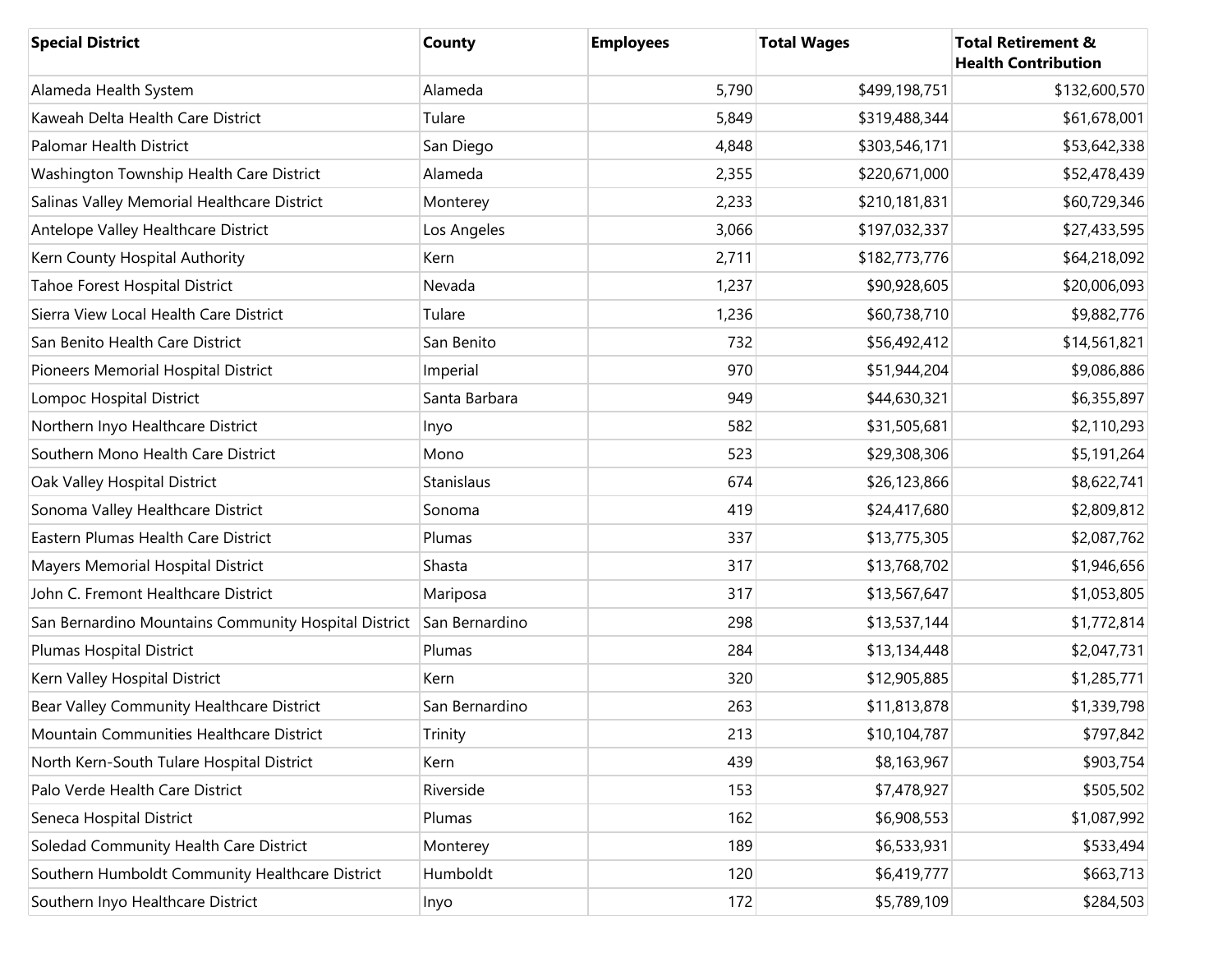| <b>Beach Cities Health District</b>       | Los Angeles     | 171            | \$5,302,955 | \$896,449 |
|-------------------------------------------|-----------------|----------------|-------------|-----------|
| Hi-Desert Memorial Hospital District      | San Bernardino  | 70             | \$4,816,056 | \$640,137 |
|                                           | Modoc           | 90             |             |           |
| Surprise Valley Hospital District         |                 |                | \$3,294,227 | \$0       |
| West Side Health Care District            | Kern            | 51             | \$2,826,332 | \$221,386 |
| Del Puerto Health Care District           | Stanislaus      | 58             | \$2,531,545 | \$492,761 |
| Chowchilla Memorial Healthcare District   | Madera          | 87             | \$2,314,448 | \$104,572 |
| Camarillo Health Care District            | Ventura         | 42             | \$1,490,180 | \$281,383 |
| <b>Exeter District Ambulance</b>          | Tulare          | 46             | \$1,184,486 | \$225,209 |
| <b>Desert Healthcare District</b>         | Riverside       | 19             | \$1,098,699 | \$291,418 |
| West Side Community Healthcare District   | Stanislaus      | 43             | \$1,097,864 | \$124,739 |
| <b>Grossmont Healthcare District</b>      | San Diego       | 24             | \$1,008,161 | \$415,020 |
| Mark Twain Health Care District           | Calaveras       | 34             | \$966,514   | \$70,651  |
| Cambria Community Healthcare District     | San Luis Obispo | 38             | \$807,019   | \$203,035 |
| Peninsula Health Care District            | San Mateo       | 15             | \$719,422   | \$165,377 |
| Petaluma Health Care District             | Sonoma          | 21             | \$568,465   | \$153,008 |
| Sequoia Healthcare District               | San Mateo       | 11             | \$522,740   | \$95,475  |
| Eden Township Healthcare District         | Alameda         | 8              | \$465,216   | \$36,832  |
| Cloverdale Health Care District           | Sonoma          | 23             | \$390,300   | \$83,148  |
| Fallbrook Regional Health District        | San Diego       | 11             | \$359,420   | \$48,113  |
| Los Medanos Community Healthcare District | Contra Costa    | 18             | \$277,539   | \$0       |
| Tulare Local Healthcare District          | Tulare          | 15             | \$269,356   | \$25,560  |
| Tehachapi Valley Healthcare District      | Kern            | 9              | \$234,656   | \$22,360  |
| Corning Healthcare District               | Tehama          | 10             | \$191,518   | \$37,942  |
| Palm Drive Health Care District           | Sonoma          | $\overline{7}$ | \$189,252   | \$0       |
| Sierra Kings Health Care District         | Fresno          | 6              | \$160,408   | \$8,709   |
| <b>Bloss Memorial Healthcare District</b> | Merced          | 5              | \$100,000   | \$240     |
| Coalinga Regional Medical Center          | Fresno          | $\overline{7}$ | \$88,146    | \$0       |
| Kingsburg Tri-County Health Care District | Tulare          | 6              | \$56,328    | \$0       |
| <b>Redbud Healthcare District</b>         | Lake            | 6              | \$55,015    | \$7,880   |
| East Kern Health Care District            | Kern            | 6              | \$41,429    | \$0       |
| Avenal Healthcare District                | Kings           | 4              | \$22,203    | \$0       |
| Del Norte Healthcare District             | Del Norte       | $6 \mid$       | \$17,238    | \$0       |